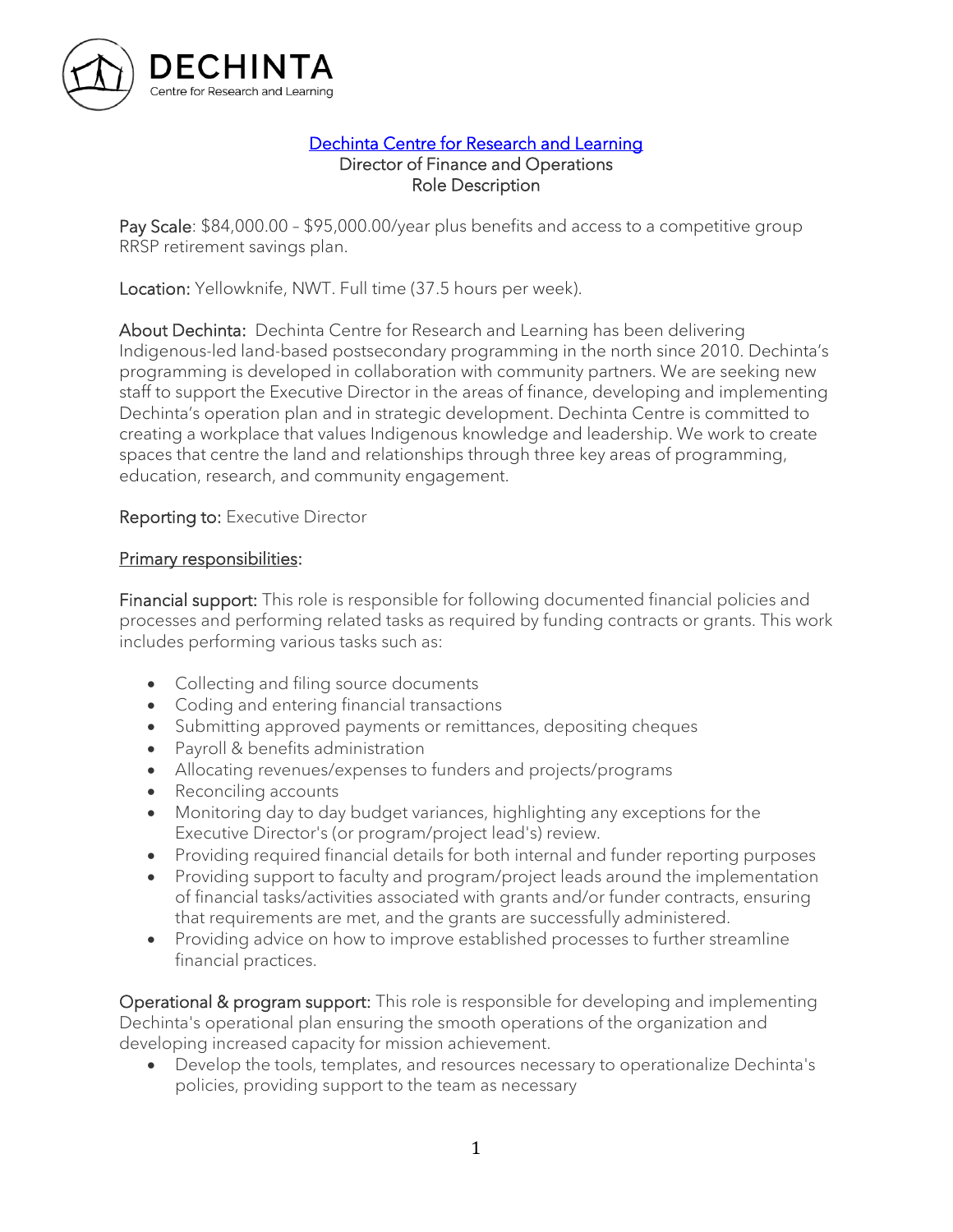

# DECHINTA

Centre for Research and Learning

- Working with faculty and program/project leads, develop a holistic programming calendar and workplan along with budget so that there is clarity around who is doing what by when
- Monitor workplan, actively working with team members to mitigate risks and address issues.
- Providing office management support, including ordering supplies, coordinating team meetings, maintaining Dechinta's records/documents.
- In consultation with the team, identify and implement solutions that help build capacity within the team to achieve their goals/objectives (e.g., technology solutions/software/apps)
- Maintaining Dechinta's website by updating the website with prepared content
- Participate in various Dechinta programs/projects to gain insight into how to better design and develop systems that support program/project delivery.

Strategic support: This role is responsible for preparing materials that support the Executive Director with their partnership engagement work. Tasks include:

- Conducting research and preparing briefing memos to enable robust and productive meetings between the Executive Director and funders or stakeholders
- Conducting research, identifying, and recommending suitable funding streams
- Developing draft proposals and reports
- Conducting research across three federal territories and federal levels on topics such as: education (K-12), post-secondary, research, research funding, research ethics, and First Nation education policies
- Working with the team to design a program/project evaluation methodology, then implementing the methodology to gather quantifiable data that supports work to measure impact.

## Education, Skills & Knowledge Required:

- Candidates with a post-secondary degree in Business Administration, Public Administration, or Finance are desired; candidates with equivalent work experience will be considered.
- Substantial experience working with northern Indigenous communities and organizations.
- Demonstrated experience, education, skills, and knowledge in strategic, financial, and operational support management. Three to five years of work experience in any of these areas would be an asset.
- Commitment to anti-oppressive and decolonial workplace.
- Excellent organizational and communication skills.
- Strong strategic, operational, and financial planning, implementation, problem solving and evaluation skills. Two or more years of developing and overseeing budgets would be an asset.
- Ability to work both independently and with a large collaborative team of diverse skill sets, including youth, Elders, harvesters and land-users, and students.
- Ability to deal with sensitive and/or confidential information in a professional manner.
- Experience working in a non-hierarchical organizational structure is an asset.

How to Apply: Please send your resume or CV and a brief statement of your interest in